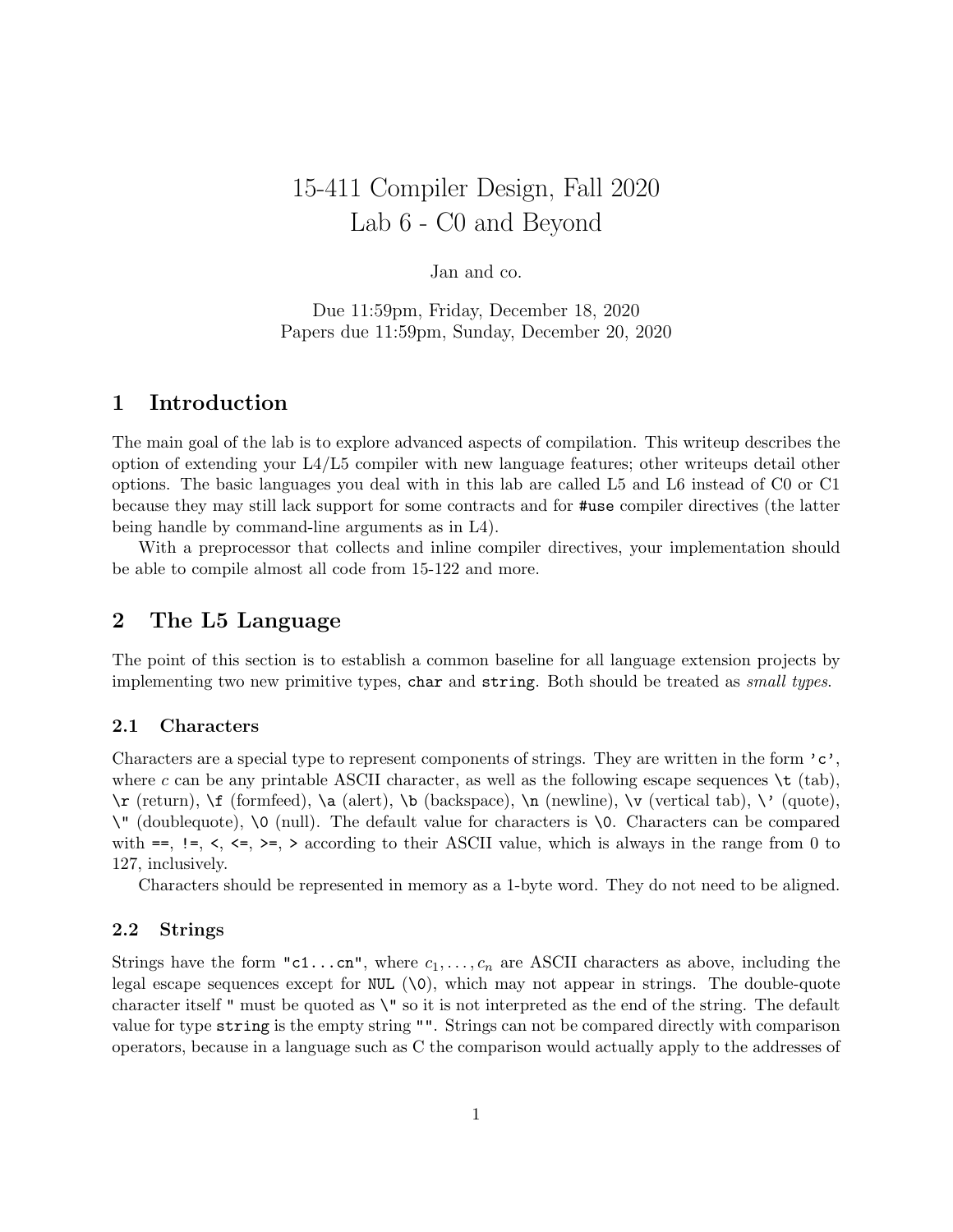the strings in memory, with unpredictable results. Appropriate comparison functions are provided by the string library. Unlike C strings, L5 strings cannot be modified.

You should put some thought into how strings are represented at runtime. The C library implementation you are given (see below) represents string values as pointers to NUL-terminated character sequences, as in C. You can change the implementation of strings if you change the corresponding runtime. You should also be thoughtful about how you deal with constant strings. Ideally these should be allocated in the text part of your compiled binary; check out the way how gcc handles strings. The choices you make should be documented in your project report.

#### 2.3 Library Interface

Several of the standard C0 libraries, namely conio, string, and file, together with the earlier library, are collected into the runtime; when we call your compiler we will supply the command-line arguments -l ../runtime/15411-l5.h0.

Because the library now contains characters, strings, and arrays, the layout of certain data structures must be more precisely specified than in Lab 4. We have:

| int    | $int$ (4 bytes)                                            |
|--------|------------------------------------------------------------|
| bool   | bool (1 byte, from stdbool.h)                              |
| char   | char $(1 \text{ byte})$                                    |
| string | char* $(8 \text{ byte pointer to NULL-terminated string})$ |
| t*     | $(8 \text{ bytes})$ $(8 \text{ bytes}, \text{see below})$  |
| t[]    |                                                            |

Arrays are represented as described in lecture: as a pointer  $a$  to the first data element of the array, where the number of elements in the array are stored in the four bytes beginning at the address  $a - 8$ . Please see the library implementation in run411.c for more detail. Note that, because the library includes array-bounds checks, it can only be used with safe mode. As a consequence, you are not required to implement the --unsafe flag for this assignment. If you do implement the --unsafe flag, it will need to be compiled against a different runtime.

You may include a different runtime and have your compiler link against that runtime instead. However, you must support 15411-c1.h0, since it is used to type-check L5 sources.

# 3 The L6 Language

Simply implementing the L5 language is not sufficient for passing the final project. The point of this section is to describe how to build on the L5 language to make a compelling final project.

You are expected to follow the outline described in **one** of the sections below. Each approach contains a basic extension that, if done well, will give you a passing grade on the final project, as well as some suggestions on how to approach doing something extra. You are expected do something extra to get full credit on the final project.

Any one of these projects requires you to make decisions at every level of the language: the static and dynamic semantics, the compilation strategies, and potentially the runtime. Your designs and design decisions will need to be carefully documented and critically examined in your term paper.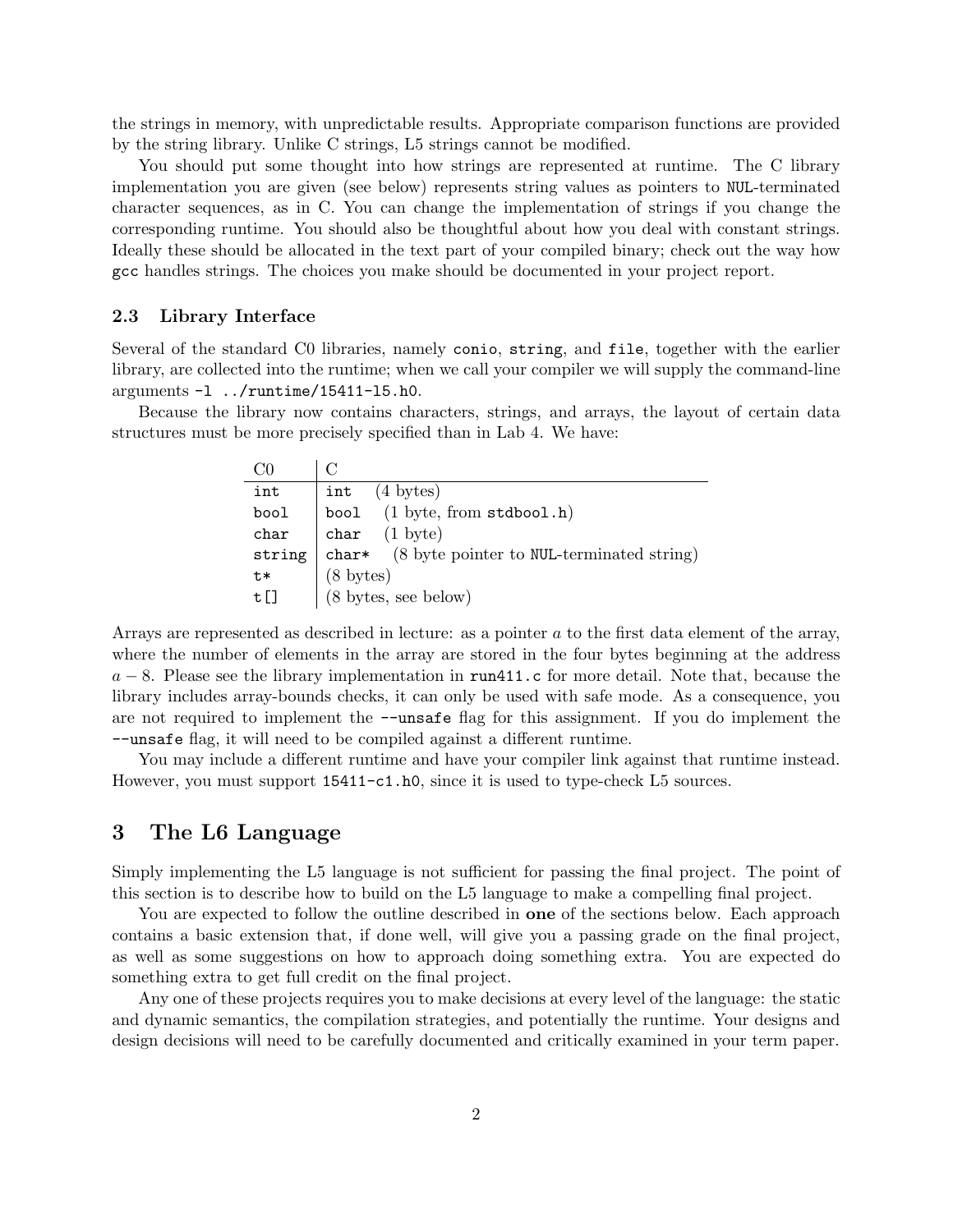#### 3.1 Contracts

Contracts are an important part of C0 that does not exist in any of the languages discussed in this class. Contracts exist within either multi-line declarations /\*@ ... @\*/ or single line declarations that begin with //@ and end with a newline character. Lexing is modified within contracts: the @ character is treated as whitespace. Aside from that, contracts have the following forms:

```
\langleanno> ::= //@ \langlespec>* \n
             /*@ <spec>* @*/
<spec> ::= requires <exp> ;
           | ensures <exp> ;
           | loop_invariant <exp> ;
           | assert <exp> ;
\text{555} : := ... | \text{56} \times \text{56}<exp> ::= ... | \result | \length ( <exp> )
<gdecl> ::= ...
           | <type> ident <param-list> <anno>+ <br/> <br/>block>
```
This grammar introduces an ambiguity, because / $*$  s1  $*$  / $*$  s2  $*$  s3 could either be:

- a twice-annotated statement, same as /\*@ s1 s2 @\*/ s3
- an annotated statement with an annotation, same as  $/*@$  s1  $@*/$   $(*@$  s2  $@*/$  s3 }

This is always resolved in favor of having a twice-annotated statement. Furthermore, the following restrictions apply:

- loop\_invariant contracts are the only contracts that can annotate a loop body.
- assert contracts are the only contracts that can annotate other statements.
- requires and ensures contracts can only appear immediately before the initial "{" token in a function definition.
- The expression **\result** can only appear within a ensures contract; it represents the value of the function upon exit.
- The expression \length(e) can only appear in contracts. It takes an array as its argument, and allows contract code to access the length of an array.

Compared to C0, you probably do not want to support annotations on function declarations. Files in the testsC/ directory describe provide some examples of correct and incorrect uses of casts.

A runtime flag, -d, means that all contracts are turned into assertions in the compiled code. When this flag is omitted, all contracts are still typechecked, but they are removed from the code after typechecking.

In addition to supporting contracts, you are expected to do something extra. Here's a couple of examples of what an project based on this extension might look like:

• Extend the language with new syntax designed to be used in contracts (possibly only in contracts) and give examples to show that it is useful. One example: it is not possible to write the loop invariant "all  $A[i]$  for  $0 \leq i < n$  are less than x" without writing a helper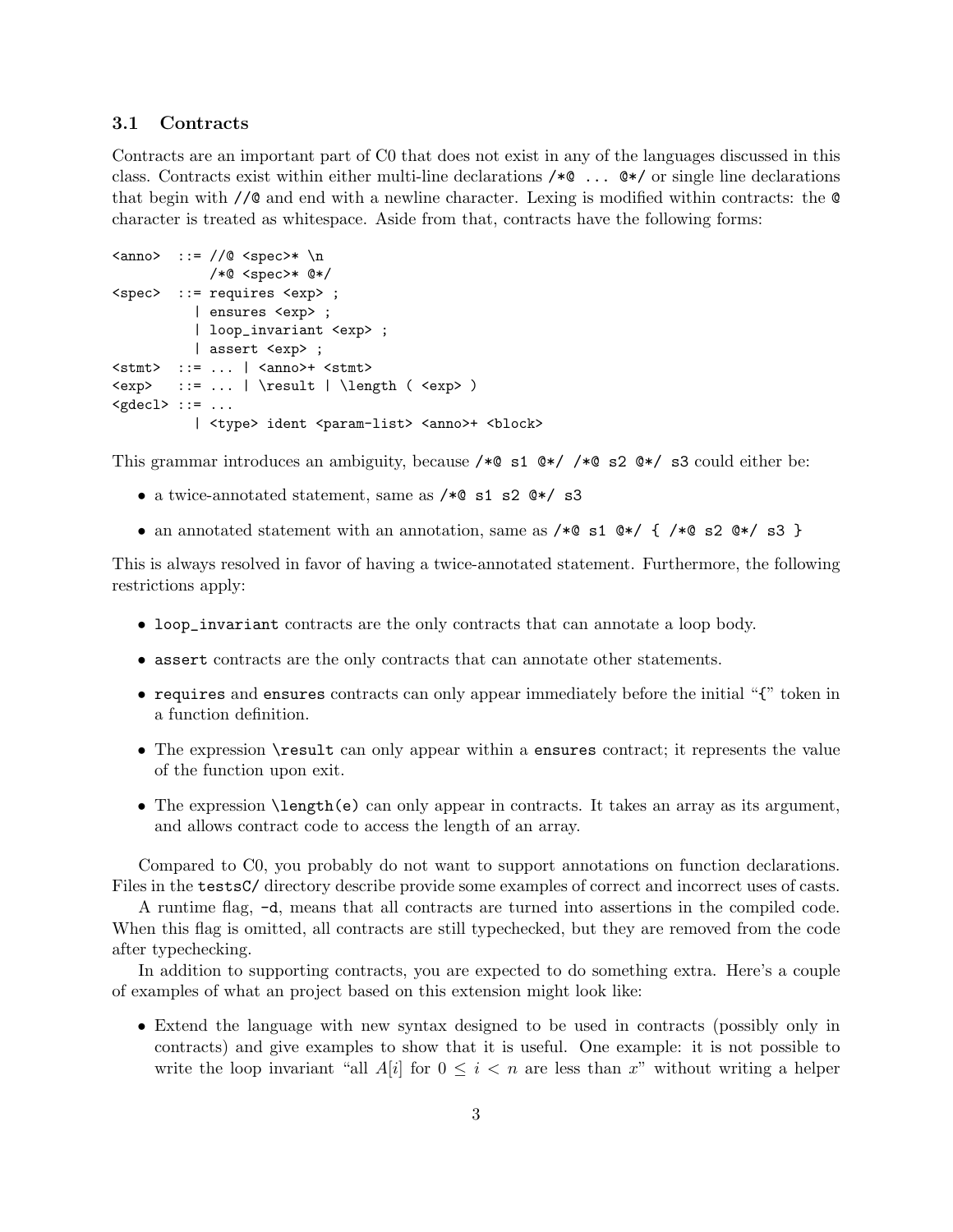function. Array comprehension syntax might help with this. Another example: it is not possible to write a contract in C0 that checks that an in-place sorting function returns a permutation of the original array. Can you design a language extension that addresses this?

- Implement a variant *purity checking*, which ensures that contracts will not modify memory that can be read outside of the contract. You will probably need your purity checker to reject many programs that the reference compiler accepts; your report should discuss and analyze any differences you find.
- Develop a "semi-safe" mode that assumes that all contracts succeed and uses that assumption to perform optimizations (like removing array bounds checks) based on the presence of contracts, but then does not check those contracts at runtime. Demonstrate performance improvements over safe mode for examples where you can prove (on paper) that all array bounds checks succeed.

#### 3.2 Generic Pointers

We have a new form expression, a *cast*, which is used only in a very specific way.

<exp> ::= ... | (<tp>) <exp>

The form (void\*)e casts the expression e of type  $t *$  to be of type void\*. Operationally, this new pointer references a pair consisting of a runtime representation of the type  $t *$  (the tag) and the pointer value of e.

The second form  $(\tau^*)$ e where  $t \neq$  void casts an expression e of type void\* to have type  $t^*$ . If the tag agrees with the type  $t^*$ , it strips off the tag and returns the underlying pointer of type  $t^*$ . If the tags do not agree, a memory error is raised and the program is terminated. Casting does not affect the null pointer, which remains NULL and serves as the default value of type void\*. Files in the testsG/ directory provide some examples of correct and incorrect uses of casts.

In unsafe mode (if you support it), the casts only have significance at compile-time and no tagging or untagging will be performed, because it is assumed that the tag would match. In order to support unsafe mode, it should be impossible for the programmer to learn what tag something has, just like it is not possible to check the length of an array.

In addition to supporting generic pointers, you are expected to do something extra. Here's one example of what an project based on this extension might look like:

• The 15-122 take on object oriented programming requires both generic pointers and function pointers, so that structs can contain both data and instructions for how to interpret that data.

Another approach to object-oriented programming is to allow functions to be associated with particular pointer or struct types. Then, if we call the hash function on a generic pointer that was originally an struct rope\*, we can look up, at runtime, to see how ropes are supposed to be hashed. If there's no hash function associated with struct rope pointers, this should cause a memory error.

The really interesting feature of this approach is that it's possible for a hash table implementation to hash generic pointers that it contains without ever knowing what tag those generic pointers have.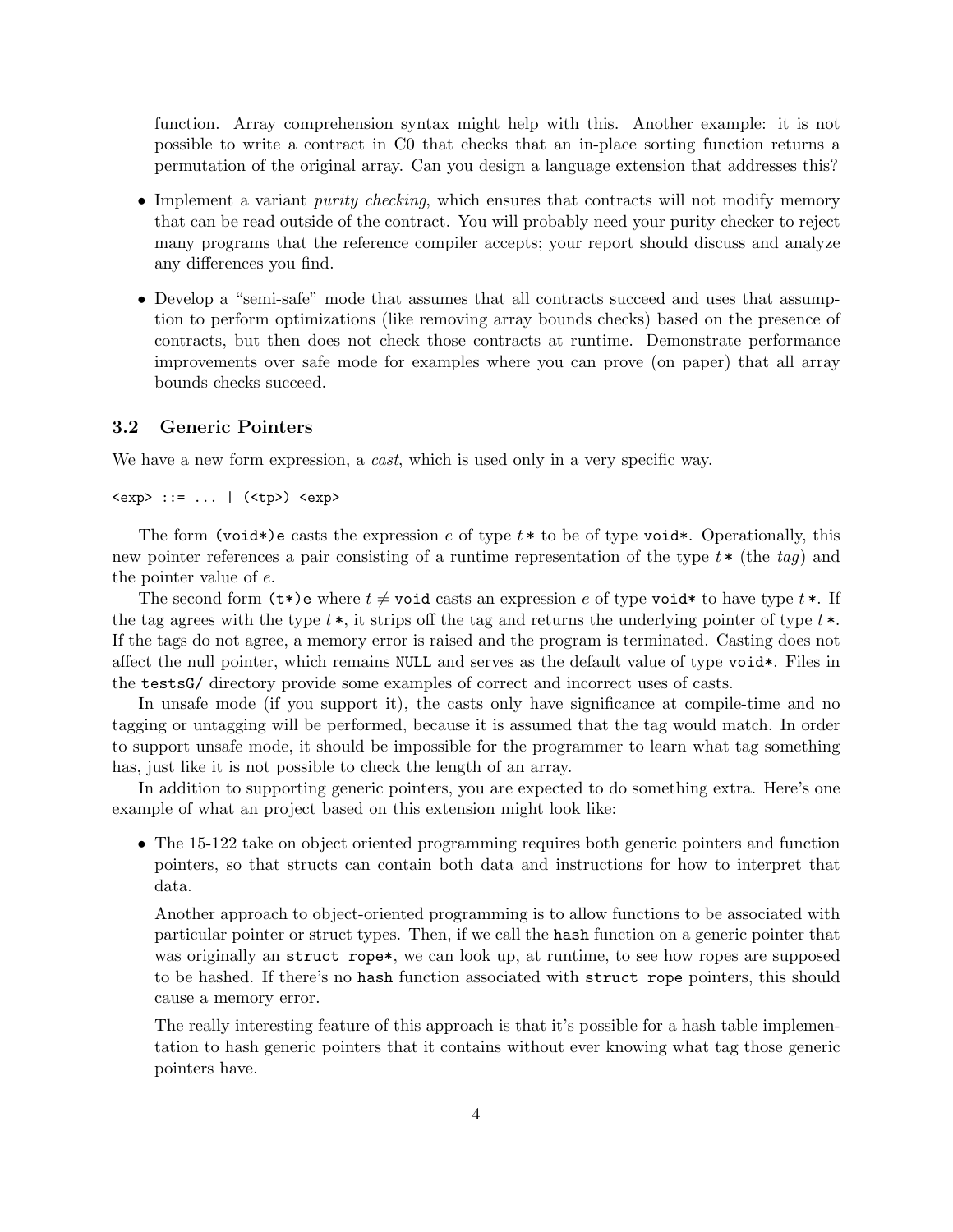Design a reasonable syntax, semantics, and implementation of generic data structures that uses these ideas. Implement a generic hash table.

#### 3.3 Function Pointers

We add a new unary prefix operator  $\&$  pronounced "address of", which can only be applied to functions and has the same precedence as other unary prefix operators such as \*. We can dereference a function pointer and apply it to a sequence of arguments with a new form of function call.

```
\langle \text{unop} \rangle ::= ... | &
<exp> ::= ... | (* <exp>) ( [<exp> (, <exp>)*] )
```
In order to use function pointers we need to be able to assign them types. For this purpose, we allow a particular idiomatic use of typedef which is consistent with but much more restrictive than C and declares a function type name <fnid> which occupies the same name space as (ordinary) type names.

```
\langle \text{gdefn} \rangle ::= ...
            | typedef <tp> <fnid> ( [<tp> <vid> (, <tp> <vid>)*] ) ;
<tp> ::= ... | <fnid>
```
Note that this is exactly the same form as a function declaration (also called a function prototype) preceded by the typedef keyword.

Function types, named by a  $\epsilon$ fnid are large types and, moreover, function values cannot be allocated on the stack or heap. That is, we store and pass only pointers to functions, not functions themselves. Function type names in C1 are treated nominally, which means that two distinct function type names are considered different, even if their definitions happen to be the same. You can support this or not, but you should explain your decision in your project report.

Files in the testsF/ directory provide some examples of correct and incorrect uses of function pointers.

In addition to supporting function pointers, you are expected to do something extra. Here's one example of what an project based on this extension might look like:

• In addition to the & syntax for creating function pointers, allow anonymous functions to be created by defining a new form of expression fn (  $[\langle tp \rangle \langle vid \rangle \langle (t \rangle \langle style="script: reds{+} \rangle \langle valid \rangle \rangle)]$  ) <br/>block> that evaluates to a function pointer. These anonymous functions should be allowed to refer to temps in the function(s) that they are declared within, which means that the runtime value of a function will need to be a closure containing a function pointer, instead of just a function pointer.

# 4 Requirements

You are required to hand in three separate items:

- 1. Additional test cases that explore the novel features of L5/L6,
- 2. the working compiler and runtime system for  $L5/L6$ ,
- 3. a term paper describing and critically evaluating your project.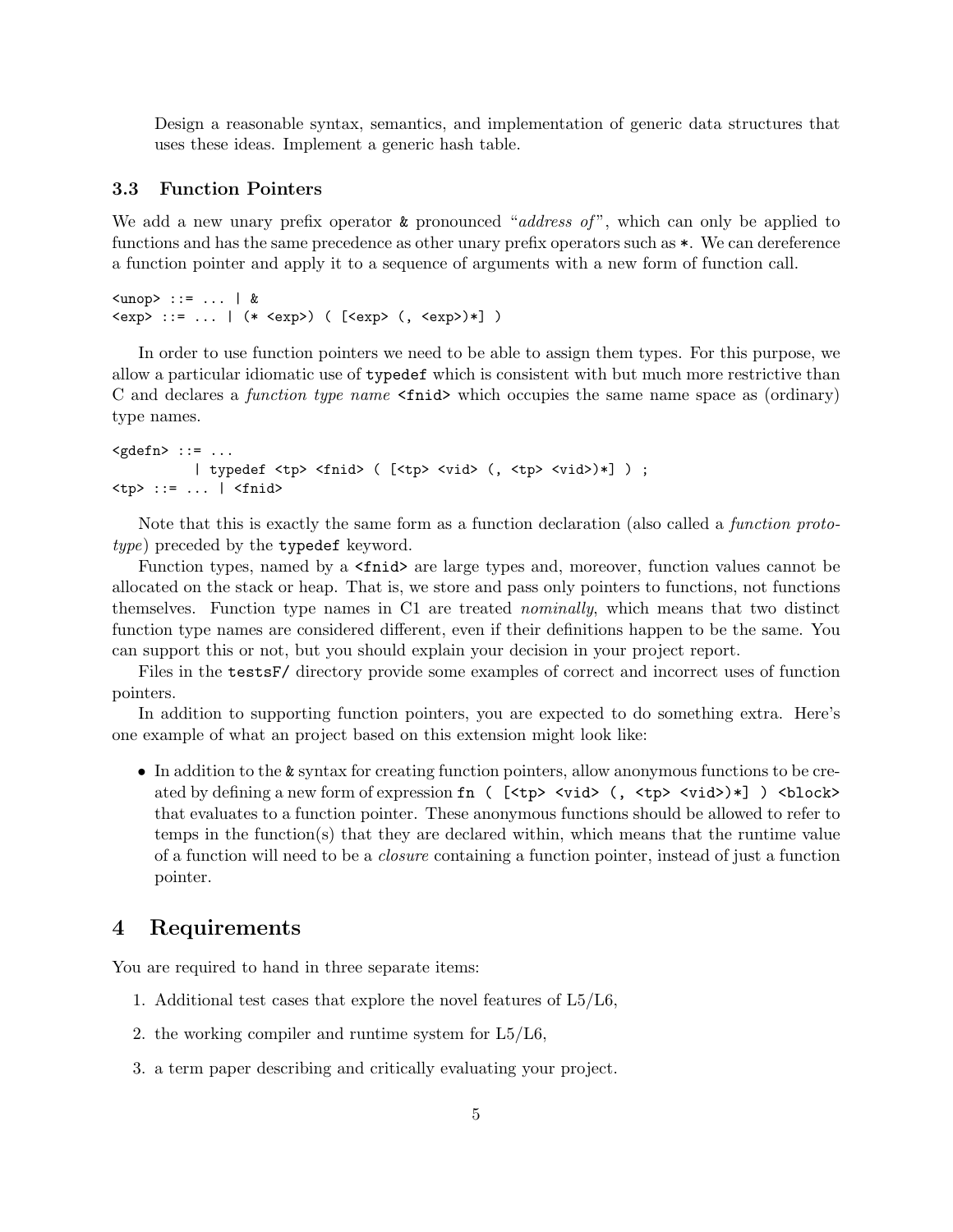#### 4.1 Tests

The tests should be concerned with verifying that your compiler is correct on characters, strings, generic pointers, and function pointers.

#### 4.2 Compilers

Your compilers should treat the language as you've extended it as described below. You need only implement safe mode. Unsafe mode is optional and may require a separate implementation of the library.

#### 4.3 Term Paper

Your paper should follow this outline.

- 1. Introduction. This should provide an overview of your implementation and briefly summarize the results you obtained.
- 2. Extensions. Carefully describe the syntax and semantics of the extensions to your language.
- 3. Compilation. Describe the data structures, code, and information generated by the compiler in order to support the new language features.
- 4. Examples. Walk through several code examples that demonstrate the power of your language extensions.
- 5. Analysis. Critically evaluate the language, your compiler and runtime system and sketch future improvements one might make to its design.

The term paper will be graded. There is no hard limit on the number of pages, but we expect that you will have approximately 5-10 pages of reasonably concise and interesting analysis to present.

# 5 Deliverables and Deadlines

All your code should be placed in subdirectories of the lab6 directory as before. Be sure to push to a branch named lab6c1. The autograder will run regression tests against your own tests, the same tests it used in Lab 5, and L5 tests submitted by other groups doing the same project. These tests will not directly contribute to your grade. We will grade you based on the code and README file(s) you have checked in at the deadline.

#### Test Files (due 11:59pm on Fri Dec 18)

In a directory lab6/tests/, you should turn in at least 10 tests named \$name.l5 that deal with characters, strings, and the new libraries, at least 10 tests named \$name.l6 that deal with the basic L6 extensions to your language, and at least 10 tests named \$name.l6 that deal with the L6 extensions that you designed.

It is okay if you have to modify your L6 tests as you work on your compiler. If you need to change anything besides a typo, make sure to mention it in your project report.